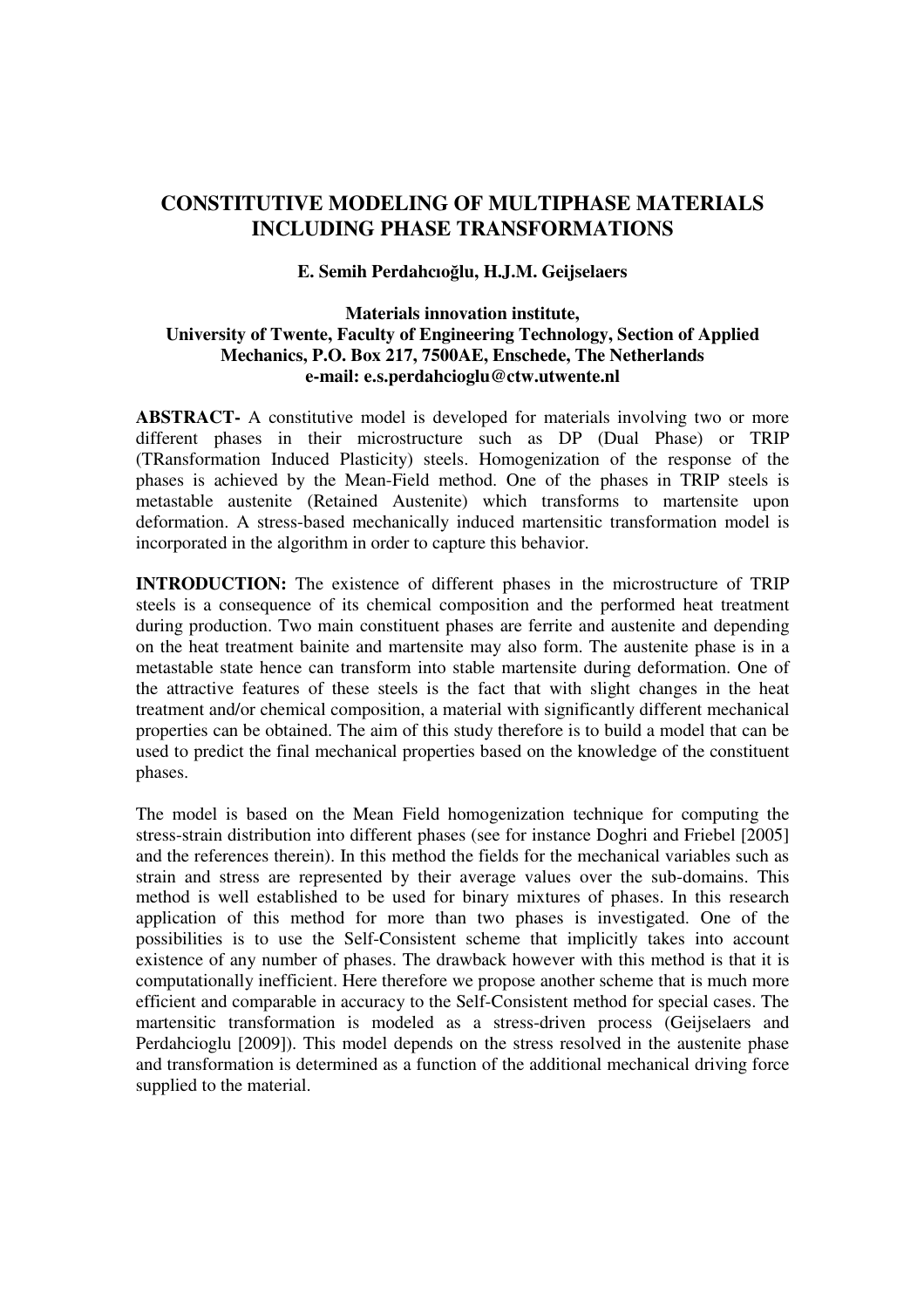**PROCEDURES, RESULTS AND DISCUSSION:** The Mean-Field method is based on the interaction and evolution of the average values of the field variables in sub-domains that divide the overall structure. It is assumed that the macroscopic stress-strain relation that is determined for an individual phase is also valid within the imaginary RVE. This allows to compute the average stress in a phase once the average strain is known and vice versa. In the following we will consider only strain driven problems so that the main concern will be to determine the partitioning of strains in each phase. This computation is the most important ingredient of the Mean-Field method because this is basically the core of the homogenization problem. Different schemes exist to solve this problem most of which rely on Eshelby's solution of the inclusion problem (Eshelby [1957]). The most common schemes that also can be used for more than two phases are Voigt (iso-strain), Reuss (iso-stress) and Self-Consistent. Among these only the Self-Consistent scheme uses Eshelby's solution and is believed to be the most accurate one. The strain concentration in all schemes is determined using a fourth order strain concentration tensor which supplies the relation between the concentrated average strain in a subdomain and the total strain over the RVE as  $D_i = A_i$ : **D** where **D** is the deformation rate, *A* is the strain concentration tensor and *i* is the phase indicator. In the Voigt scheme therefore  $A_i = I$  and the homogenized response is  $C = \sum$  $\mathbf{C} = \sum_i f_i \mathbf{C}_i$ . In the Reuss scheme

$$
A_i = C^{-1} : C_i
$$
 where  $C^{-1} = \sum_i f_i C_i^{-1}$ . It is clearly seen that these schemes are explicit. The

Self-Consistent scheme on the other hand defines *A* as:  $A_i = [I + S : (C^{-1} : C_i - I)]^{-1}$  where *S* is the Eshelby tensor which is a function of the homogenized response of the composite:  $=\sum$  $\mathbf{C} = \sum_i f_i \mathbf{C}_i : \mathbf{A}_i$ . This scheme is implicit and requires an iterative solution procedure which makes it less attractive to be used in full scale simulation. Here we propose another algorithm which interpolates between the Voigt and Reuss schemes. For the proposed strain concentration tensor first the interpolation is defined as:  $H_i = [\phi I + (1-\phi)(C^{re})^{-1}:C_i]$  where  $C^{re}$  is the homogenized response of the Reuss scheme and  $\phi$  is the interpolation function. So far  $H_i$  is the tensor defining the strain concentration for all the phases. However, the sum of these does not yield unity as in the Mori-Tanaka scheme for two phases. Therefore the strain concentration for each phase is defined by 1 −

ensuring consistency as: 
$$
\mathbf{A}_i = \mathbf{H}_i : \left(\sum_i f_i \mathbf{H}_i\right)^{-1}
$$
.

The transformation of the retained austenite is modeled using a previously developed algorithm for metastable austenitic stainless steels in which the main driving factor is proposed to be the stress resolved in the austenite phase (Perdahcioglu [2008]):  $f = F(U^{\max}/\Delta G^{cr})$  where  $U^{\max}$  is the supplied driving force and is a function of austenite stress and lattice parameters only,  $\Delta G^{cr}$  is the critical energy barrier which is experimentally determined. The transformation strain is calculated as:  $\mathbf{D}^{\prime\prime} = \dot{f}(T\mathbf{n} + \Delta v \mathbf{I})$  where *T* is the amount of shape change which can be analytically